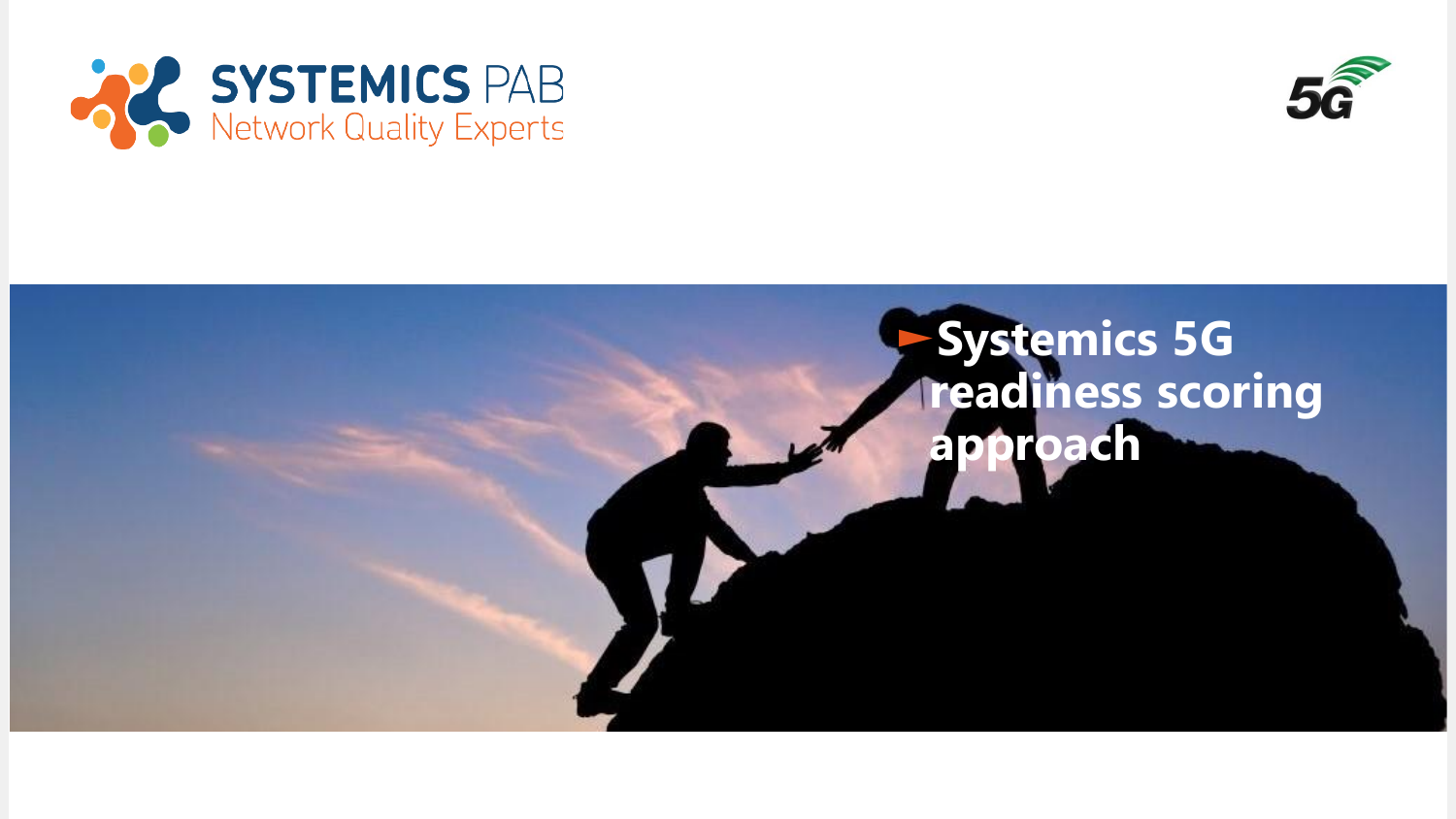## **Disclaimer**

- ► The information contained in this document has been developed and is the property of Systemics-PAB. Use for commercial purposes requires Systemics-PAB's consent.
- ► The 5G network readiness assessment methodology described in the following slides is in continuous development and may take a different shape once the work is completed.
- ► The aim of creating this methodology was to have a solution that can be used at the current stage of 5G network development until the time when standard solutions such as ETSI technical reports are adopted.

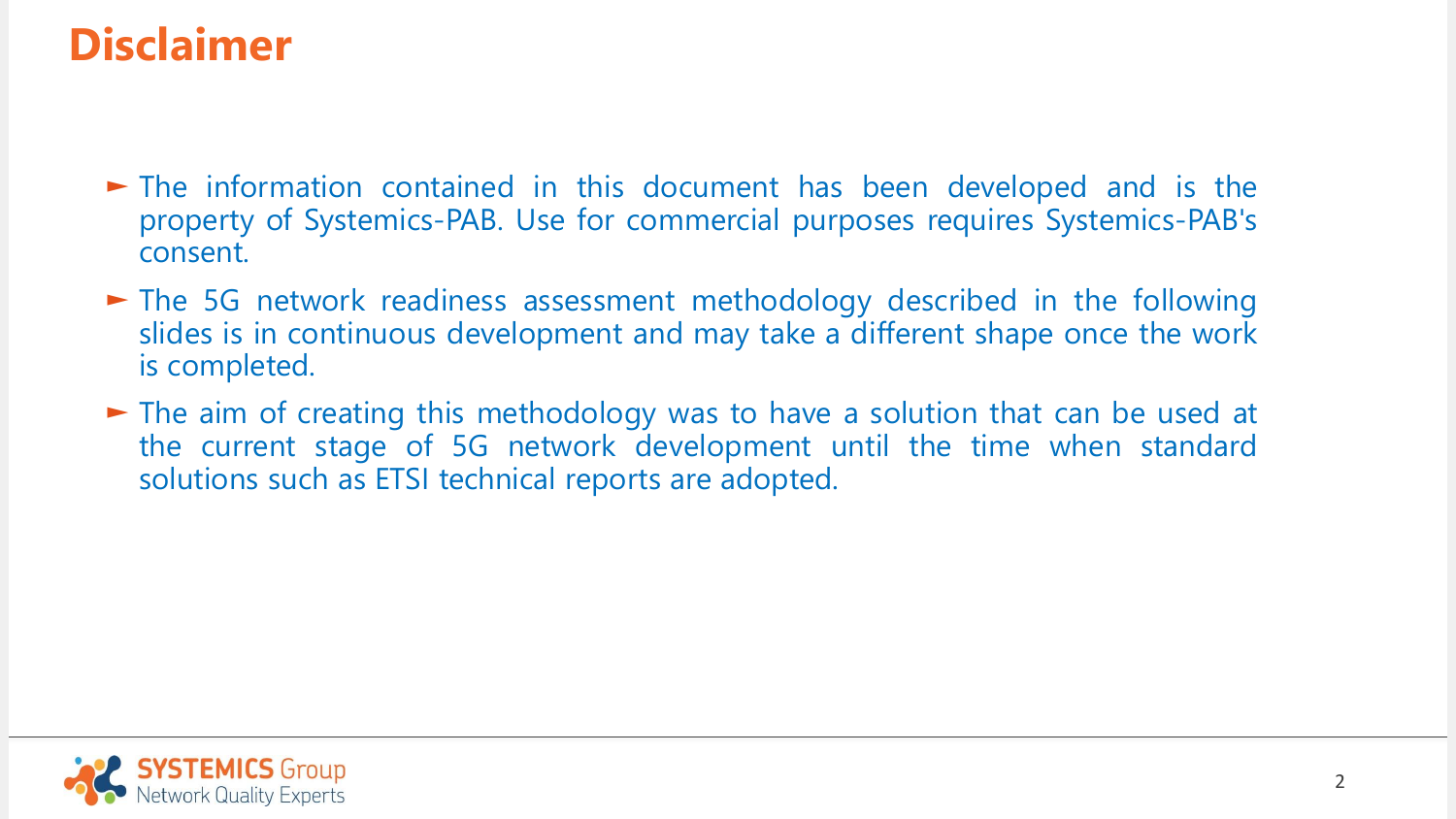#### **General Idea**

- ► In accordance to the document created by Metis II (Mobile and wireless communications Enablers for the Twenty-twenty Information Society-II) we adopt 5 use cases to simulate the real scenarios which will be used by users of 5G networks
	- **UC1 -** Dense Urban Information Society
	- **UC2 -** Virtual Reality Office
	- **UC3 -** Broadband access everywhere
	- **UC4 -** Massive distribution of sensor and actuators

**UC5 -** Connected cars



*Source: Metis II project*

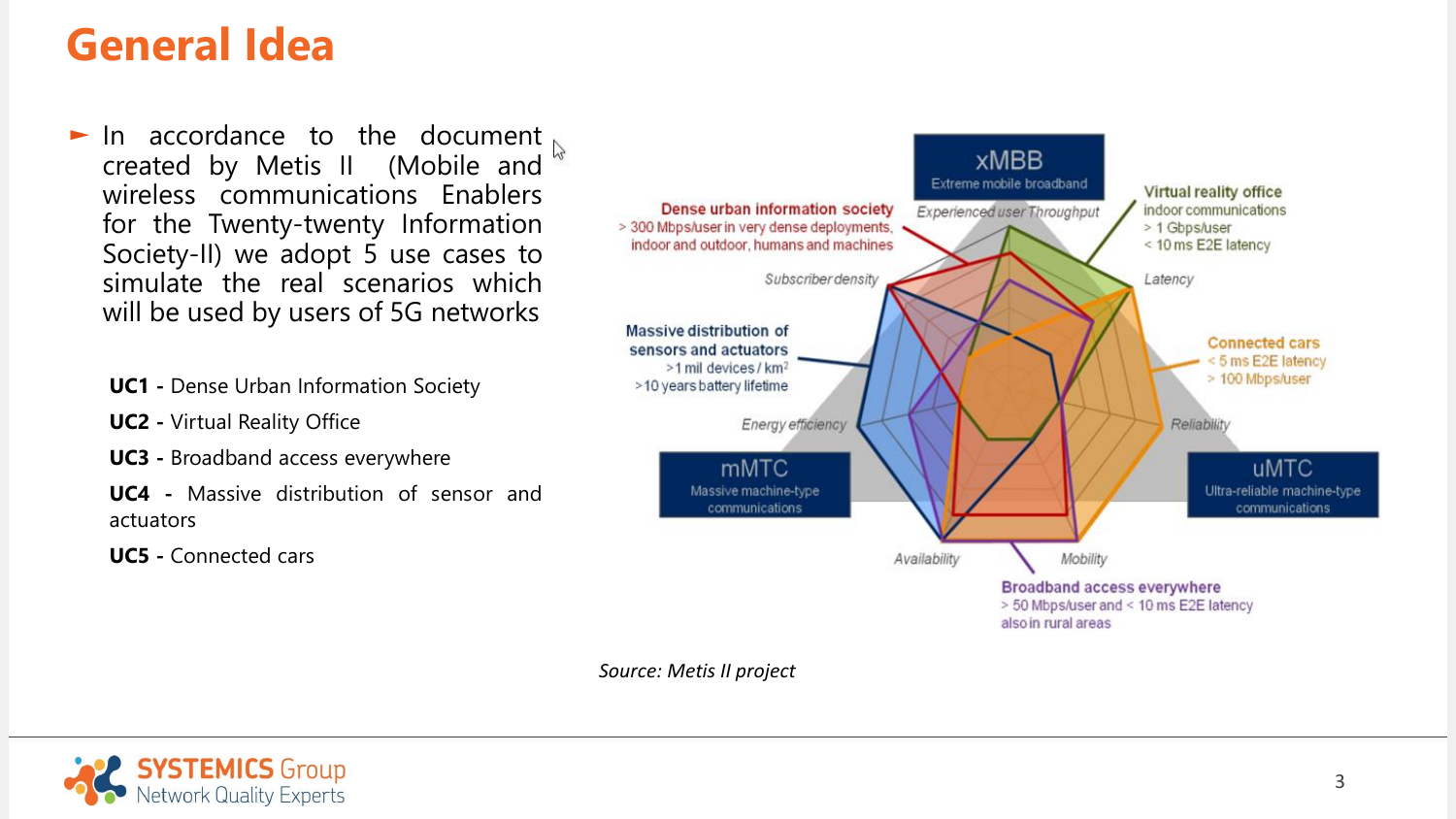## **General Requirements**

- ► Each use case has defined acceptable level of KPIs as stipulated in METIS
- ► Due to the fact that these values are very challenging for early 5G networks we propose a lighter version presented on the next slide

| Use Case (UC)                                       | Key Performance Indicator (KPI) | Requirement                                                                                                               |  |
|-----------------------------------------------------|---------------------------------|---------------------------------------------------------------------------------------------------------------------------|--|
| UC <sub>1</sub><br>Dense urban<br>information       | Experienced user throughput     | 300 Mbps in DL and 50 Mbps in UL at<br>95% availability and 95% reliability                                               |  |
| society                                             | <b>E2E RTT latency</b>          | Less than 5 ms (augmented reality applications)                                                                           |  |
| UC <sub>2</sub><br><b>Virtual reality</b><br>office | Experienced user throughput     | 5 (1) Gbps with 20% (95%) availability in DL<br>5 (1) Gbps with 20% (95%) availability in UL<br>both with 99% reliability |  |
| UC3<br><b>Broadband</b><br>access<br>everywhere     | Experienced user throughput     | 50 Mbps in DL and 25 Mbps in UL at<br>99% availability and 95% retainability                                              |  |
| UC4<br><b>Massive</b>                               | Availability                    | 99.9%                                                                                                                     |  |
| distribution of                                     | Device density                  | $1000000$ devices/km <sup>2</sup>                                                                                         |  |
| sensors and<br>actuators                            | Traffic volume per device       | From few bytes per day to 125 bytes per second                                                                            |  |
| UC <sub>5</sub><br>Connected                        | E2E one-way latency             | 5 ms (traffic safety applications)                                                                                        |  |
| cars                                                | Experienced user throughput     | 100 Mbps in DL and 20 Mbps in UL (service<br>applications) at 99% availability and 95% reliability                        |  |
|                                                     | Vehicle velocity                | Up to 250 km/h                                                                                                            |  |

*Source: Metis II project*

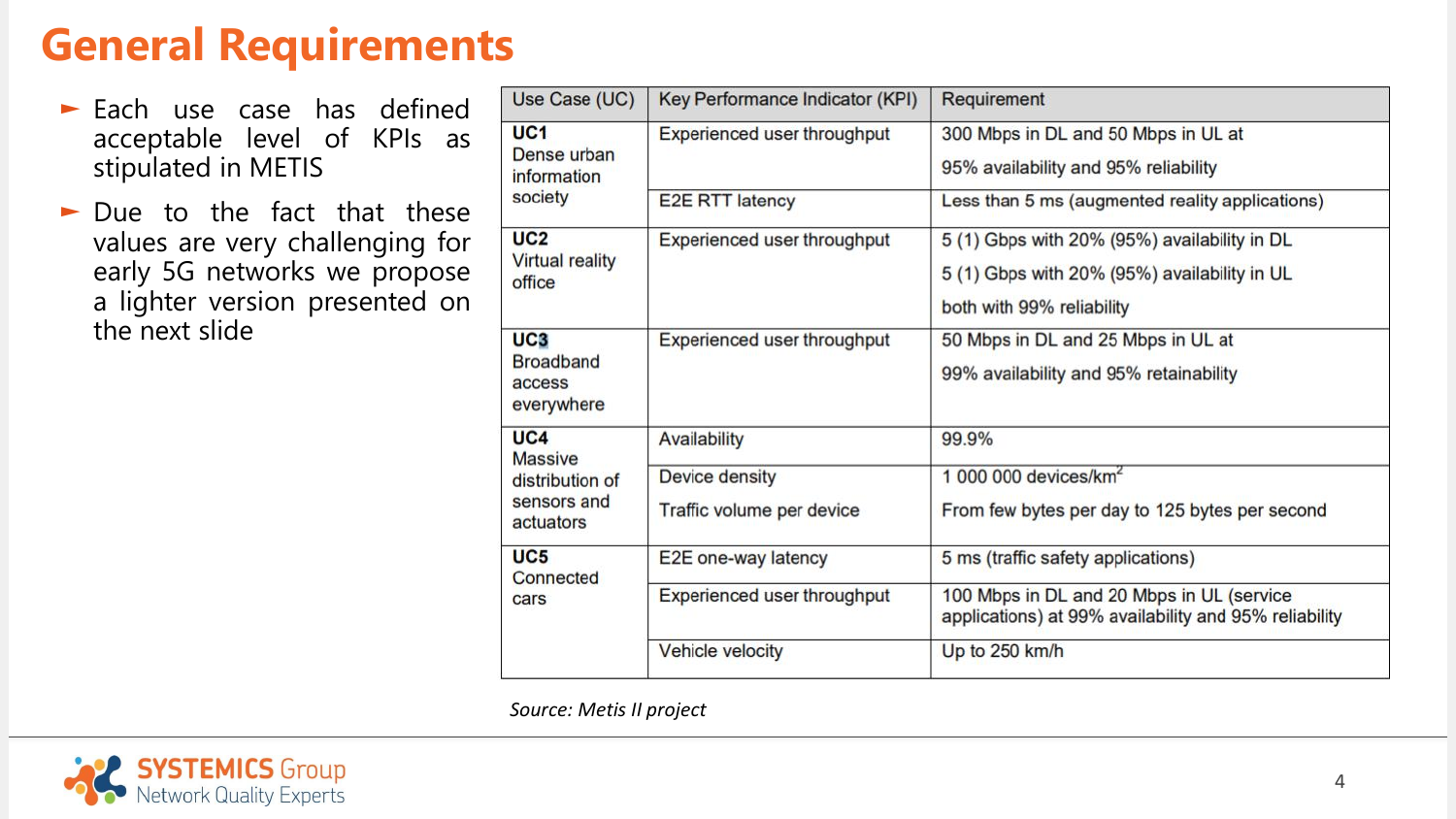# **Thresholds Values used by Systemics**

- ► Each use case (UC) consists of multiple KPIs
- ► The thresholds provide scoring boundaries (from 0 to 100%) for each KPI. Exceeding the boundaries gives 0 or 100% respectively.
- ► Each KPI contributes at a given weight (last column) to the final case score.
- ► "UC4 coverage availability" is calculated as the percentage of grid bins (ex. 25m x 25m) which have sufficient coverage (SS -RSRP > - 100dB) to all locations that where measured during the drivetest .

| UC# KPI         |                                    | <b>Meaning</b>                                                             |        |             | Threshold1 Threshold2 Weight in UC |
|-----------------|------------------------------------|----------------------------------------------------------------------------|--------|-------------|------------------------------------|
|                 | DL Thr value                       | DL thr [Mbps] scored between Threshold1 and Threshold1 values              | 50     | 360         | 25%                                |
|                 | UL Thr value                       | UL thr [Mbps] scored between Threshold1 and Threshold1 values              | 10     | 60          | 15%                                |
| UC1             | DL Thr availability                | % (Threshold1) of samples with DL thr [Mbps] >Threshold2                   | 80%    | 288         | 25%                                |
|                 | UL Thr availability                | % (Threshold1) of samples with UL thr [Mbps] >Threshold2                   | 60%    | 36          | 15%                                |
|                 | Reliability (session success rate) | SR [%] scored between Threshold1 and Threshold1 values                     | 90%    | 96%         | 5%                                 |
|                 | Latency (RTT)                      | avg RTT [ms] scored between Threshold1 and Threshold1 values               | 4      | 40          | 15%                                |
| UC <sub>2</sub> | DL Thr value                       | DL thr [Mbps] scored between Threshold1 and Threshold1 values              | 200    | 6000        | 30%                                |
|                 | UL Thr value                       | UL thr [Mbps] scored between Threshold1 and Threshold1 values              | 40     | 1200        | 30%                                |
|                 | DL Thr availability                | % (Threshold1) of samples with DL thr [Mbps] >Threshold2                   | 50%    | 3000        | 5%                                 |
|                 | UL Thr availability                | % (Threshold1) of samples with UL thr [Mbps] >Threshold2                   | 50%    | 600         | 5%                                 |
|                 | Reliability (session success rate) | SR [%] scored between Threshold1 and Threshold1 values                     | 90%    | 96%         | 5%                                 |
|                 | Latency (RTT)                      | avg RTT [ms] scored between Threshold1 and Threshold1 values               | 4      | 40          | 25%                                |
|                 | DL Thr value                       | DL thr [Mbps] scored between Threshold1 and Threshold1 values              | 10     | 60          | 20%                                |
|                 | UL Thr value                       | UL thr [Mbps] scored between Threshold1 and Threshold1 values              | 5      | 30          | 10%                                |
| UC3             | DL Thr availability                | % (Threshold1) of samples with DL thr [Mbps] >Threshold2                   | 90%    | 54          | 25%                                |
|                 | UL Thr availability                | % (Threshold1) of samples with UL thr [Mbps] >Threshold2                   | 80%    | 24          | 20%                                |
|                 | Reliability (session success rate) | SR [%] scored between Threshold1 and Threshold1 values                     | 90%    | 96%         | 5%                                 |
|                 | Latency (RTT)                      | avg RTT [ms] scored between Threshold1 and Threshold1 values               | 4      | 40          | 20%                                |
|                 | <b>UC4</b> Coverage availability   | (samples with 5G coverage above Threshold1 [dBm]) / (all measured samples) | $-100$ | <b>NULL</b> | 100%                               |
| <b>UC5</b>      | DL Thr value                       | DL thr [Mbps] scored between Threshold1 and Threshold1 values              | 20     | 120         | 8%                                 |
|                 | UL Thr value                       | UL thr[Mbps] scored between Threshold1 and Threshold1 values               | 4      | 24          | 7%                                 |
|                 | DL Thr availability                | % (Threshold1) of samples with DL thr [Mbps] >Threshold2                   | 25%    | 30          | 20%                                |
|                 | UL Thr availability                | % (Threshold1) of samples with UL th [Mbps] r>Threshold2                   | 25%    | 6           | 15%                                |
|                 | Reliability (session success rate) | SR [%] scored between Threshold1 and Threshold1 values                     | 90%    | 96%         | 25%                                |
|                 | Latency (RTT)                      | avg RTT [ms] scored between Threshold1 and Threshold1 values               | 4      | 40          | 25%                                |

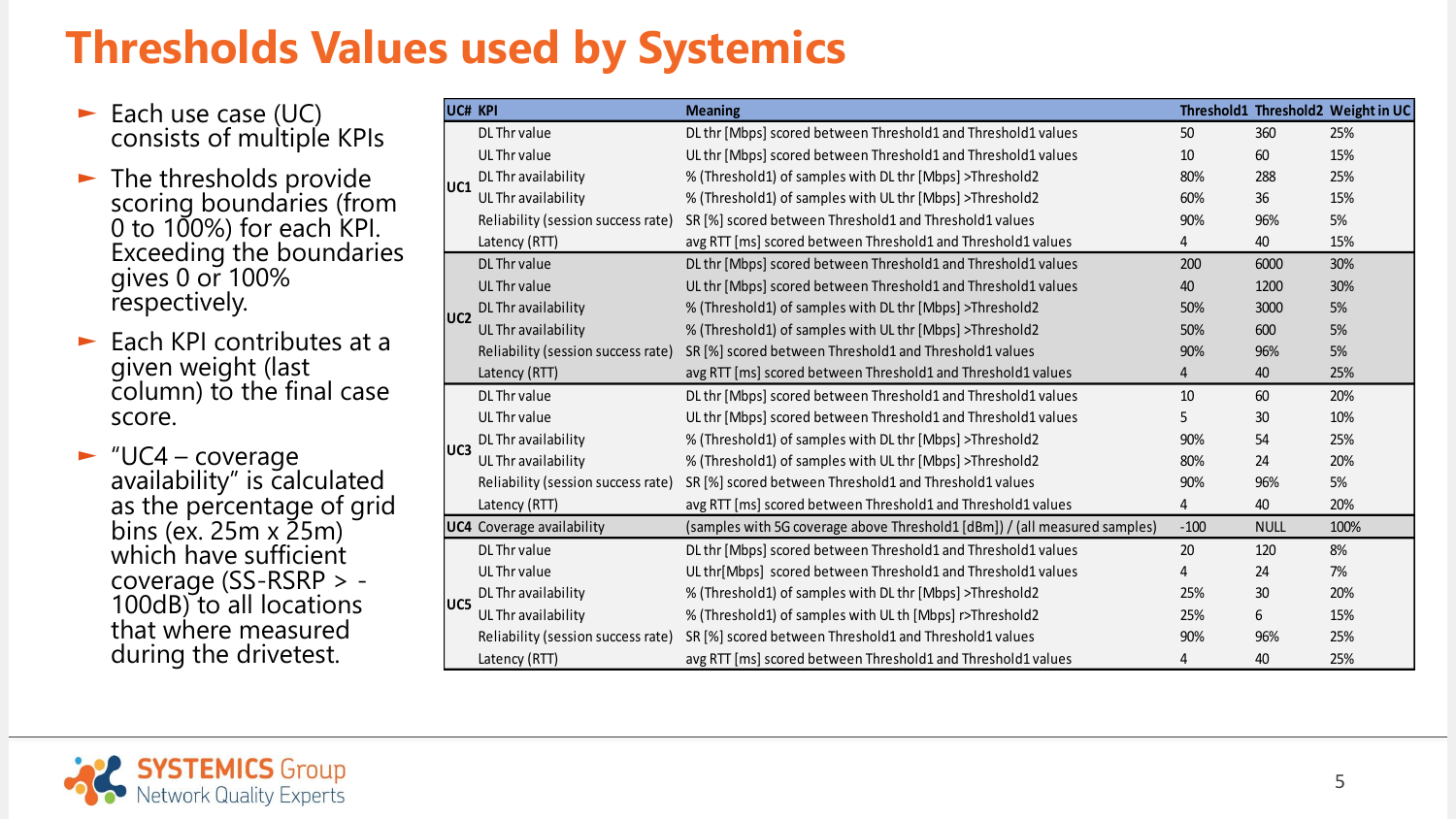# **Live network results - Radar Graph**

- ► Score obtained for each use case can be presented on a radar chart .
- ► Following is an example based on live data from 5 G network .
- ► Each arm of the pentagram represents a score form zero (at the center) to 100 % for each use case
- ► The final score for each operator is the total area inside the pentagon
- ► This view can be presented for each aggregation (Cities, Towns, Roads) separately or as a overall aggregation (per country)



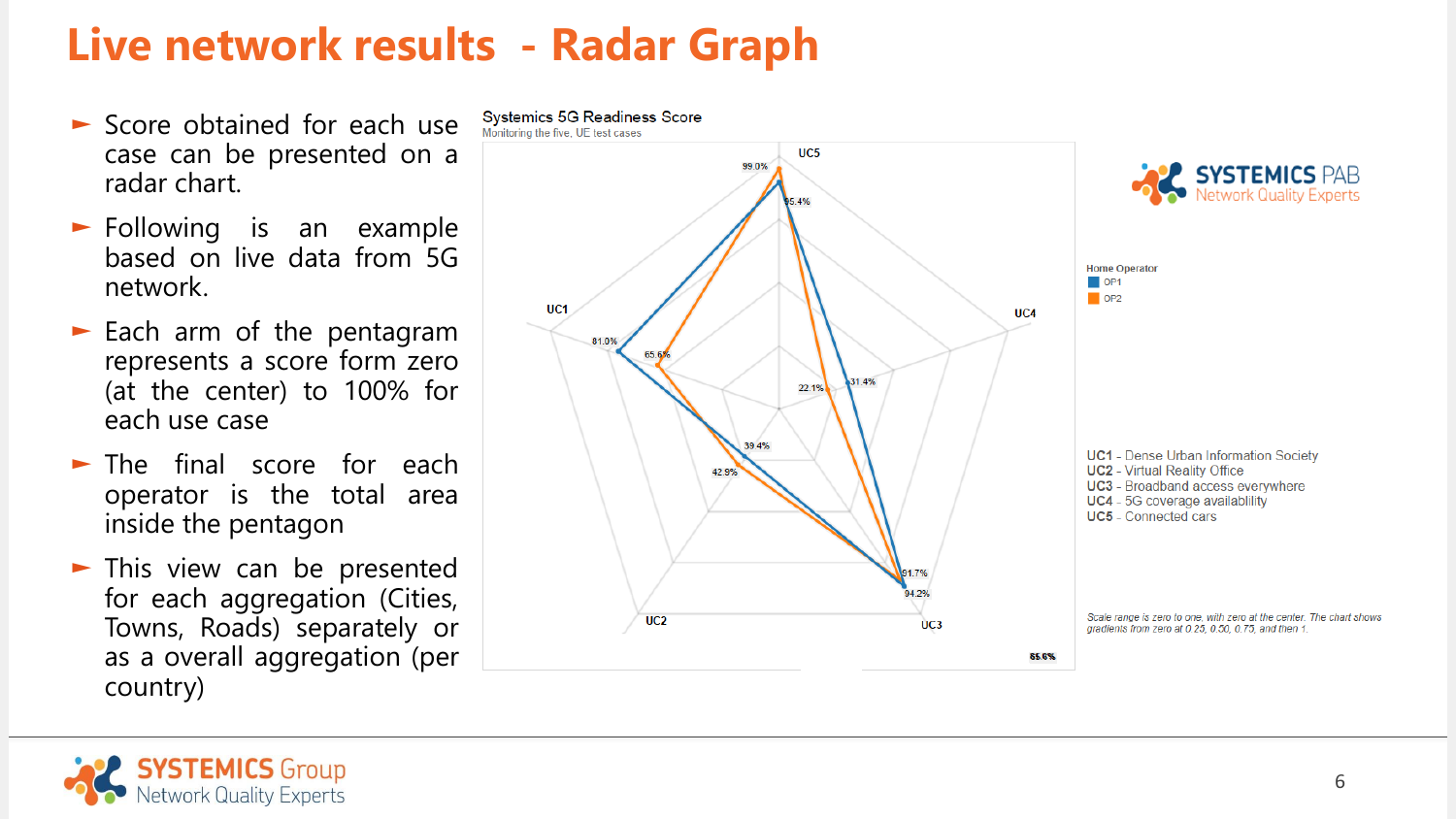## **Live network results – Detailed Comparison**

- ► A more detailed view can present percentage of each KPI contribution for each use case.
- ► Based on such representation, the component KPIs can be compared between operators and locations